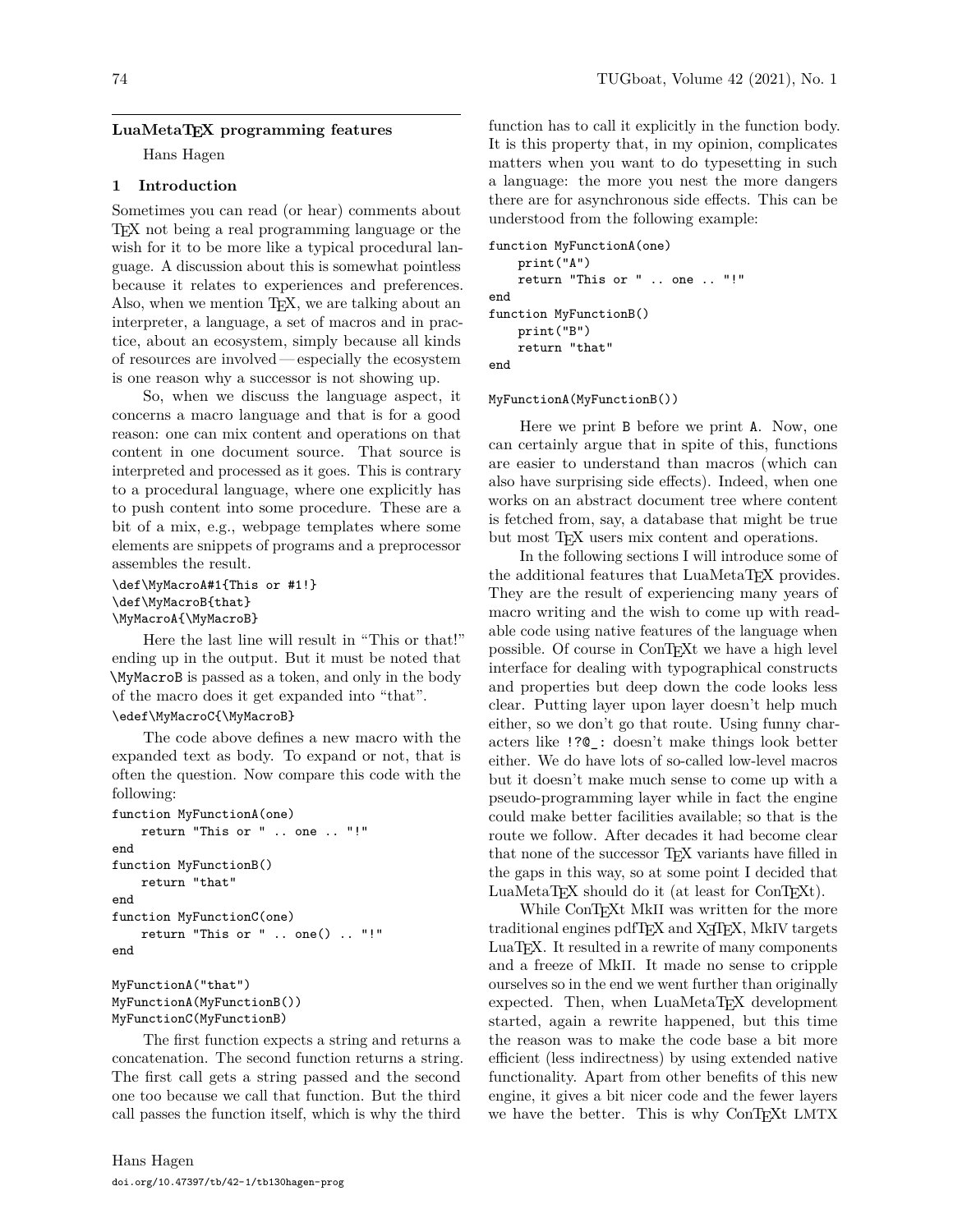(a.k.a. MkXL) again has a split-off code base so that MkIV is not harmed. All that said, I do admit that, lacking other TEX challenges, it is also fun to explore new venues.

# **2 Conditions**

It must be said that when one goes even a little beyond simple TEX programming, one could indeed wish for a bit more comfort. Take this:

```
\def\MyMacro#1#2%
  {\ifdim#1<#2\relax
     less%
   \else\ifdim#1=#2\relax
     equal%
   \else
     more%
   \fi\fi}
```
One needs to keep track of the nesting here in order to have the right number of \fi's.

```
\def\doifelse#1#2#3#4%
  {\edef\a{#1}\edef\b{#1}%
   \ifx\a\b#3\else#4\fi}
```
The temporary macros are needed in order to be able to compare the expanded meanings. But when #3 and #4 are macros that look ahead you can imagine that when they see \else or \fi things can get confused. Compare this to:

```
function doifelse(a,b,c,d)
    if a == b then
        c()else
        d()end
```
end

Here the compiler creates code that calls either c or d without them having to bother about leaving the condition. In T<sub>E</sub>X-speak we would need to have something like this:

```
\def\firstoftwoarguments #1#2{#1}
\def\secondoftwoarguments#1#2{#2}
\def\doifelse#1#2#3#4%
  \{\edof\a{#1}\cdot\;\ifx\a\b
     \expandafter\firstoftwoarguments
   \else
     \expandafter\secondoftwoarguments
   \fi}
```
And when you try that with the first example where we had a nested condition you can imagine that it quickly starts looking complex. Another aspect of the last macro is that it uses two temporary macros that better have names that don't clash, so the ones we choose here are pretty bad. I will come back to dealing with that later.

One gets accustomed to this and often this kind of code is hidden from the user so only macro writers are victims here. But, being one myself, the question is, can we make the code look nicer? Let's redo the first example with LuaMetaTFX:

```
\def\MyMacro#1#2%
  {\ifdim#1<#2\relax
     less%
   \orelse\ifdim#1=#2\relax
     equal%
   \else
     more%
   \fi}
```
Many programming languages have something like elseif but because TFX has quite a number of different tests, \elseifdim makes no sense but the more generic \orelse does. We can even think of:

```
\def\MyMacro#1#2%
```

```
{\ifcmpdim#1#2\relax
  less%
 \or
  equal%
 \else
  more%
 \fi}
```
And because LuaMetaT<sub>E</sub>X provides this test, one obstacle is gone. (Aside: if the \relax is not desired in the expansion, \dimexpr can be used:

```
\ifdim\dimexpr#1\relax=\dimexpr#2\relax
```
This is supported in all engines except the original TEX. There are yet more possibilities in Lua-TEX and LMTX that we won't go into here, like \beginlocalcontrol.)

We leave it to the reader to come up with a traditional TEX implementation of this:

```
\def\MyMacro#1#2%
```

```
{\ifcmpdim#1#2\relax
   \expandafter\firstofthreearguments
 \or
   \expandafter\secondofthreearguments
 \else
  \expandafter\thirdofthreearguments
 \fi}
  And how nice it would be to be able to do this:
```

```
\def\doifelse#1#2%
  {\iftok{#1}{#2}%
     \expandafter\firstoftwoarguments
   \else
     \expandafter\secondoftwoarguments
   \fi}
```
And so, LuaMetaT<sub>EX</sub> has such a primitive test. Keep in mind that defining \iftok as a macro is possible here but that won't work well nested, even with \orelse: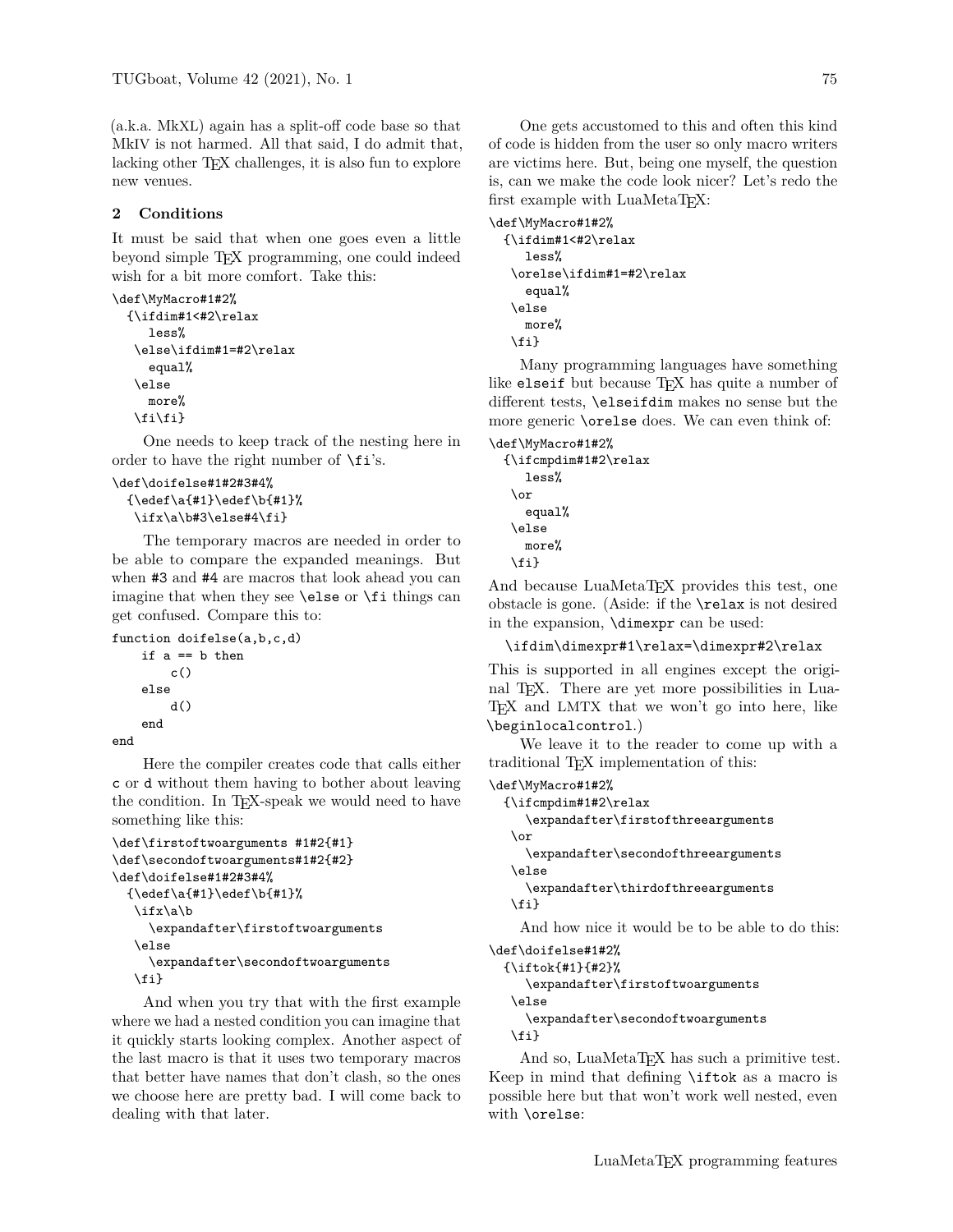```
\iftok{.}{.}
\orelse\iftok{..}{..}
\orelse\iftok{...}{...}
\fi
```
When a condition succeeds or fails T<sub>EX</sub> enters fast scanning mode to skip over the branch that is not used. For that it needs to know if a token is a test, which is why defining \iftok as a macro is no help. We could flag a macro as a test and I actually played with this, but it means that we need to test a macro property independent of the current condition handler and that is something for later. As an intermediate solution we have an \ifcondition primitive that is seen as a condition when fast scanning happens and as a no-op when a condition is expected in which case the following macro has to expand to a condition itself. Something like this:

```
\ifcondition\mytest{.}{.}
\orelse\ifcondition\mytest{..}{..}
\orelse\ifcondition\mytest{...}{...}
\fi
```
Because we have Lua there are also ways to let Lua functions behave like if tests but that is beyond this overview, since it goes beyond the macro language. In ConTEXt we use this feature to implement some bitwise operations and tests.

In the engine we provide this repertoire of tests: \if, \ifcat, \ifnum, \ifdim, \ifodd, \ifvmode, \ifhmode, \ifmmode, \ifinner, \ifvoid, \ifhbox, \ifvbox, \ifx, \iftrue, \iffalse, \ifcase, \ifdefined, \ifcsname, \iffontchar, \ifincsname, \ifabsnum, \ifabsdim, \ifchknum, \ifchkdim, \ifcmpnum, \ifcmpdim, \ifnumval, \ifdimval, \iftok, \ifcstok, \ifcondition, \ifflags, \ifempty, \ifrelax, \ifboolean, \ifmathparameter, \ifmathstyle, \ifarguments, \ifparameters, \ifparameter, \ifhastok, \ifhastoks and \ifhasxtoks.

Some of these are variants of \ifcase, needed when there are more than two outcomes possible. In addition there are \unless, \else, \or, \orelse and \orunless. The new primitives are discussed in documents that come with the ConTEXt distribution.

With respect to testing arguments, you can also use the pseudo-counter \lastarguments (watch the 'last' in the name) and somewhat less efficient but more reliable \parametercount instead as these are indicators of the number of passed commands.

### **3 Protection**

In the previous section we mentioned that using auxiliary macros is tricky because they can clash with existing macros. In fact, this is true for any macro! I therefore decided to do what has been

on the agenda for a while: add a mechanism that protects against overload. This is still experimental and the impact on users can only be tested after most ConT<sub>F</sub>X<sub>t</sub> users have switched to LMTX, which may take a while. This also means that it will take a while before the related primitives are considered stable (although I'm sure not much will change). Let's take a previous example:

```
\permanent\def\firstoftwoarguments #1#2{#1}
\permanent\def\secondoftwoarguments#1#2{#2}
\permanent\protected\def\doifelse#1#2%
  {\iftok{#1}{#2}%
     \expandafter\firstoftwoarguments
   \else
     \expandafter\secondoftwoarguments
  \fi}
```
Here the three macros are defined as permanent. The test itself is protected against expansion (which it has always been so we keep that). Depending on the value of the \overloadmode variable (discussed below) a user will get a warning or fatal error. By default there is no checking (but I might give the \immutable prefix, also discussed below, an "always check for it" property).

The whole repertoire of prefixes related to overload protection is given in the following table.

| frozen     | a macro that has to be redefined in  |
|------------|--------------------------------------|
|            | a managed way                        |
| permanent  | a macro that had better not be       |
|            | redefined                            |
| primitive  | a primitive that normally will not   |
|            | be adapted                           |
| immutable  | a macro or quantity that cannot be   |
|            | changed, it is a constant            |
| mutable    | a macro that can be changed no       |
|            | matter how well protected it is      |
| instance   | a macro marked (for instance) to be  |
|            | generated by the user interface      |
| overloaded | when permitted the flags will be     |
|            | adapted                              |
| enforced   | all is permitted (but only in zero   |
|            | mode or 'initex' mode)               |
| aliased    | the macro gets the same flags as the |
|            | original                             |
|            |                                      |

For the first five the primitive state has no related prefix primitive; it is set by the engine itself. Maybe someday I will decide to permit defining primitives, which would take hardly any code to implement. Permanent macros are (as shown) those that we don't want users to redefine, and frozen ones are mildly protected. They can be redefined when the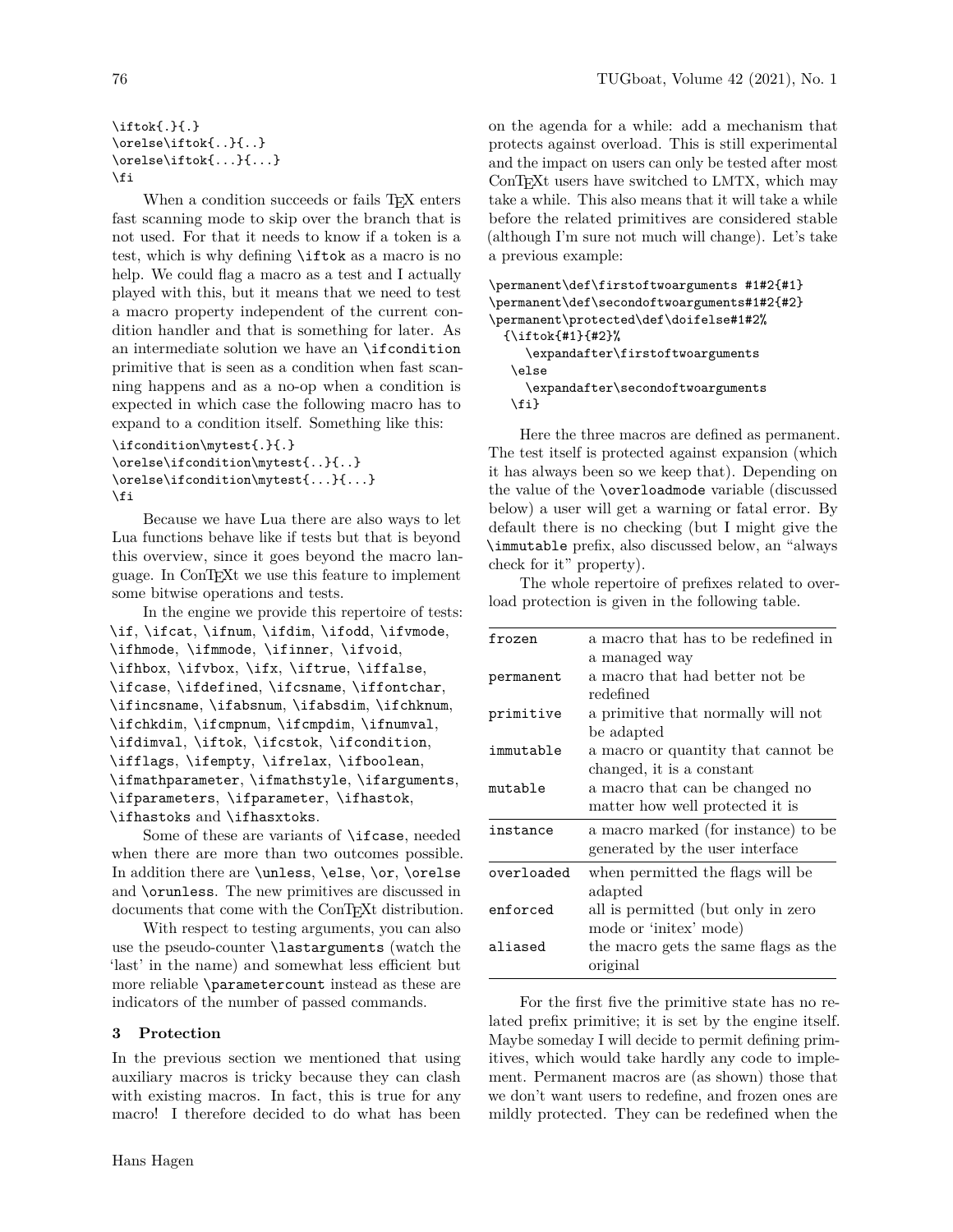\overloaded prefix is used. A mutable macro can always be redefined, think of temporary macros, while an immutable can never be redefined. The instance property is just a signal that we're dealing with an instance, which can be handy when we trace. The \aliased prefix will copy properties, so this:

### \aliased\let\forgetaboutit\relax

makes \forgetaboutit a reference to the current meaning of  $\relax{\text{because that is what } \let does}$ but also protects it like a primitive (because that is what  $\text{relax}$  is).

The \enforced prefix is special. It only has a meaning inside a macro body or token register and it gets converted in a (hidden) \always prefix when in so-called ini mode (when the format is made). This permits system macros to overload in spite of heavy protection against it. Think of macros like \NC where the meaning can differ depending on the kind of table mechanism used, or \item which can differ by environment. We can protect these against overloading by the user but still redefine them. Of course, when the overload mode is zero, all can be redefined.

The value of \overloadmode determines to what extent a user will be annoyed when an existing macro is redefined, as shown in the table below. That can also be an instance defined by commands like \definehighlight although these normally are just \frozen \instance which means that a low level of protection only issues a warning.

|              |         | immut-<br>able | anent    | itive    |          | perm- prim- frozen instance |
|--------------|---------|----------------|----------|----------|----------|-----------------------------|
| $\mathbf{1}$ | warning | $^\star$       | $^\star$ | $^\star$ |          |                             |
| 2            | error   | $^\star$       | $^\star$ | $^\star$ |          |                             |
| 3            | warning | $^\star$       | $^\star$ | $^\star$ | $^\star$ |                             |
| 4            | error   | $^\star$       | $^\star$ | $^\star$ | $^\star$ |                             |
| 5            | warning | $^\star$       | $^\star$ | $^\star$ | $^\star$ | $^\star$                    |
| 6            | error   |                |          | *        |          | $^\star$                    |
|              |         |                |          |          |          |                             |

The even values (except zero) will abort the run. A value of 255 will freeze this parameter. At level five and above the instance flag is also checked but no drastic action takes place. We use this to signal to the user that a specific instance is redefined (of course the definition macros can check for that too).

## **4 Alignments**

In ConTEXt many commands are defined using the prefix \protected, which is handy when they are used in a context where expansion would not work out well, like writing to file or inside an \edef. However, this is impossible when we use the alignment mechanism. This has to do with the fact that the parser looks ahead to see if we have (for instance) a \noalign primitive. And since the parser doesn't look inside a \protected macro, this fails:

\protected\def\MyMacro{\noalign{\vskip 10pt}}

It also works out badly for macros that look for arguments. A dirty trick is:

### \def\MyMacroA{\noalign\bgroup\MyMacroB} \def\MyMacroB{\dosingleempty\MyMacroC} \def\MyMacroC[#1]{....\egroup}

This somewhat over the top approach can now (in LuaMetaTEX) be simplified to the following. Let's also go crazy with prefixes here:

### \noaligned\permanent\tolerant\protected \def\MyMacroA[#1]%

{\noalign\bgroup....\egroup}

For the record: in LuaMetaTFX the \noalign construct can be nested which again simplifies some (ConTEXt) code. Keep in mind that until now we could do whatever we wanted in traditional TEX speak, apart from making such macros \protected.

### **5 Definitions**

From the perspective of the above it will become clear that in a system like ConTEXt quite a number of definitions are candidates for being flagged. You also need to think of symbolic character names or math symbols. For instance dimensions defined by \dimendef also get a permanent status. This means that one cannot redefine \scratchcounter but still its value can be changed. At this moment I see no reason to have a flag for preventing that (also because it would add overhead), but it might become an option some day.

However, there are often quantities that need overload protection, such as constant values. This is why we have:

| \immutable \integerdef                 | \plusone 1 |                       |
|----------------------------------------|------------|-----------------------|
| \immutable \dimensiondef \onepoint 1pt |            |                       |
| \immutable \gluespecdef                |            | \zeroskip Opt plusOpt |
|                                        |            | minus0pt              |

\immutable \mugluespecdef \onemuskip 1mu

Those will never change and are a macro-like variant of registers but with an efficient storage model and behaving like a register. But one cannot use the operators like \advance on them. Their intended usage is as a constant.

Another definition-related extension involves \csname. In LuaTEX we introduced more robust handling of \ifcsname as well as an extra accessor: \ifcsname f o o\endcsname

\lastnamedcs % reference to the constructed \cs \fi

as well as:

#### \begincsname f o o\endcsname

which doesn't define \f o o as a "relaxed" macro when it doesn't already exist. Both \begincsname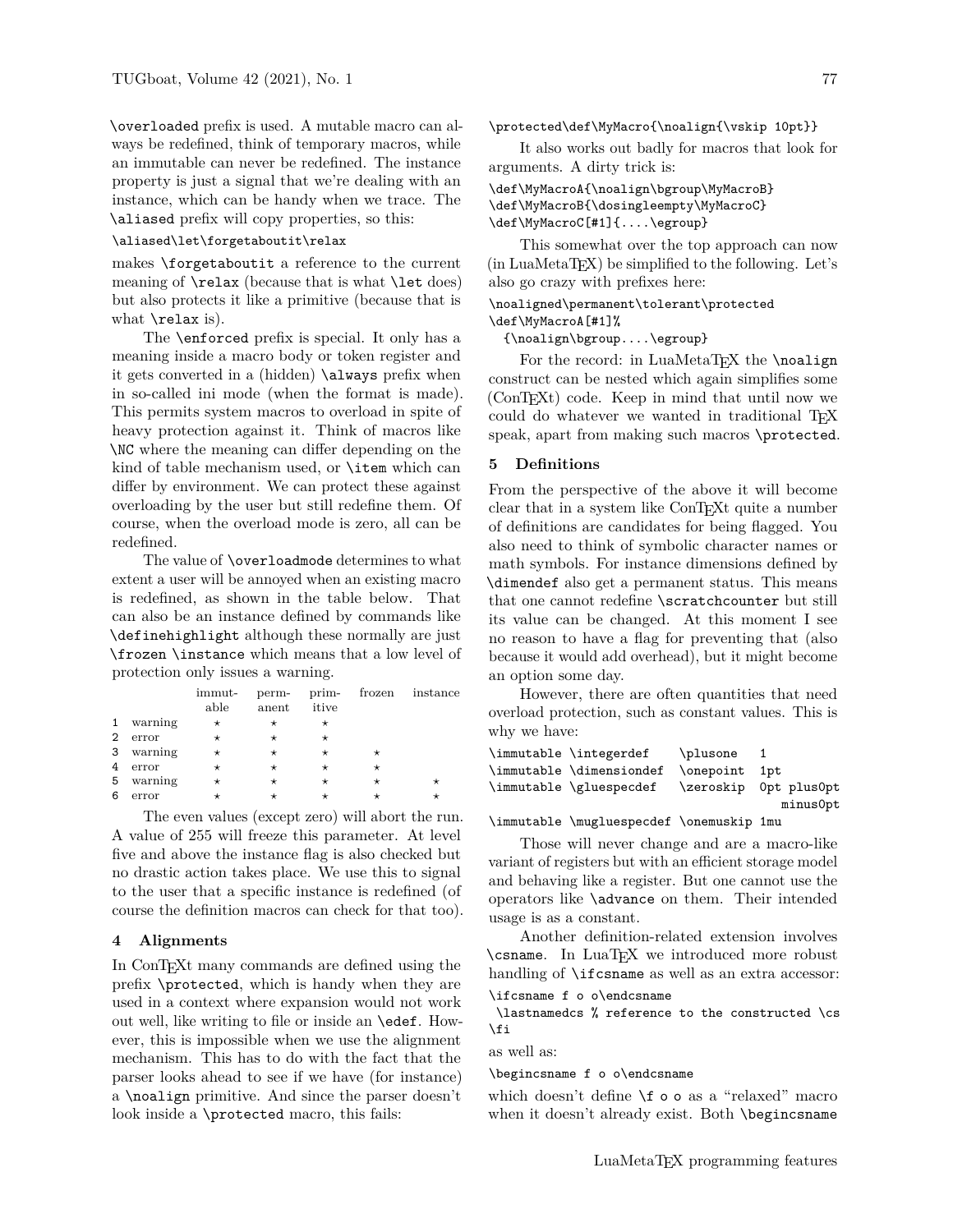and \lastnamedcs avoid a second name construction, as in:

```
\ifcsname f o o\endcsname
\csname f o o\endcsname
\fi
```
Keep in mind that these additions are a side effect of control sequences being in UTF-8 format so we want to avoid unnecessary construction of temporary strings and related expansion.

Original TEX only has \csname; *ε*-TEX and Lua-TEX added some companion primitives to that, and LuaMetaTEX again extends the repertoire:

```
\letcsname f o o\endcsname\relax
\defcsname f o o\endcsname{...}
\edefcsname f o o\endcsname{...}
\gdefcsname f o o\endcsname{...}
\xdefcsname f o o\endcsname{...}
```
This saves passing some arguments to a helper like **\setvalue** which is a bit more efficient and it also saves a token. (The ConTEXt format file became quite a bit smaller when the extensions discussed here were applied.) The \ifcsname primitive has been made somewhat more efficient by honoring macros that were defined as \protected which (we think) means: don't expand me in those cases where it makes no sense. So here we have an (in my opinion) acceptable downward incompatibility with engines that conform to  $\varepsilon$ -T<sub>E</sub>X.

There are a few more definition related new primitives, like:

```
% shortcut for \global\let:
\glet\MyMacroA\MyMacroB
% also works for registers:
\swapcsvalues\MyMacroA\MyMacroB
\futuredef\DoWhatever\MyMacro{...}
% \protected like this:
\expand\MyProtectedMacro
```
#### **6 Arguments**

Let's start with a teaser. A previous definition needed a helper to gobble one of two arguments. The following does the same but it just gobbles and doesn't store the argument, which is why we use #1 in both cases. This avoids storing token lists for the unused arguments.

### \permanent\def\firstoftwoarguments #1#-{#1} \permanent\def\secondoftwoarguments#-#1{#1}

Because anything other than a digit after a # triggers an error I saw no reason not to support some more: it doesn't hurt downward compatibility, unless you use TEX to generate error messages. Here is the full list of extensions, of which I will discuss a few (more can be found in the ConT<sub>E</sub>Xt distribution and source code).

|         | keep the braces                             |
|---------|---------------------------------------------|
|         | discard and don't count the argument        |
|         | remove leading and trailing spaces and pars |
|         | braces are mandatory                        |
|         | braces are mandatory and kept               |
|         | keep leading spaces                         |
| $1 - 9$ |                                             |
|         | an argument                                 |
|         | discard but count the argument              |
| $\ast$  | ignore spaces                               |
|         | pick up scanning here                       |

We have a few useful characters left, such as  $\lt$ and > so who knows what future extensions might show up.

Delimited arguments are used frequently in Con-TEXt; take this:

\def\MyMacro[#1][#2]{...}

Here the call is rather sensitive, for instance this will fail:

\MyMacro[A] [B]

We can cheat and define:

\def\MyMacro[#1]#2[#3]{...}

in which case #2 gets what sits between the brackets. But still these two arguments have to be given. So, in MkII and MkIV you will find indirectness like the following:

\def\MyMacro{\dodoubleempty\doMyMacro} \def\doMyMacro[#1][#2]{}

However, in LMTX you can find this alternative: \tolerant\def\MyMacro[#1]#\*[#2]{...}

The **\tolerant** will make the parser quit when no match can be made and the #\* will gobble spaces. In fact, we often do this:

\tolerant\protected\def\MyMacro[#1]#\*[#2]{...}

and if we want overload protection:

\permanent\tolerant\protected \def\MyMacro[#1]#\*[#2]{...}

The combination of \tolerant and \protected with either expansion or not of a macro gives four variants of low-level macro commands: *normal*, *tolerant normal*, *protected* and *tolerant protected*. In LuaTEX that protection against expansion is implemented in a more indirect way, just like in  $\varepsilon$ -T<sub>E</sub>X. There we also have **\long** and **\outer** properties so we have *normal*, *long normal*, *outer normal* and *long outer normal*. Making protected against expansion a native command would have given another four command codes. Combining that with tolerant would again double it so we then would end up with 16 command codes. But in LuaMetaTEX we dropped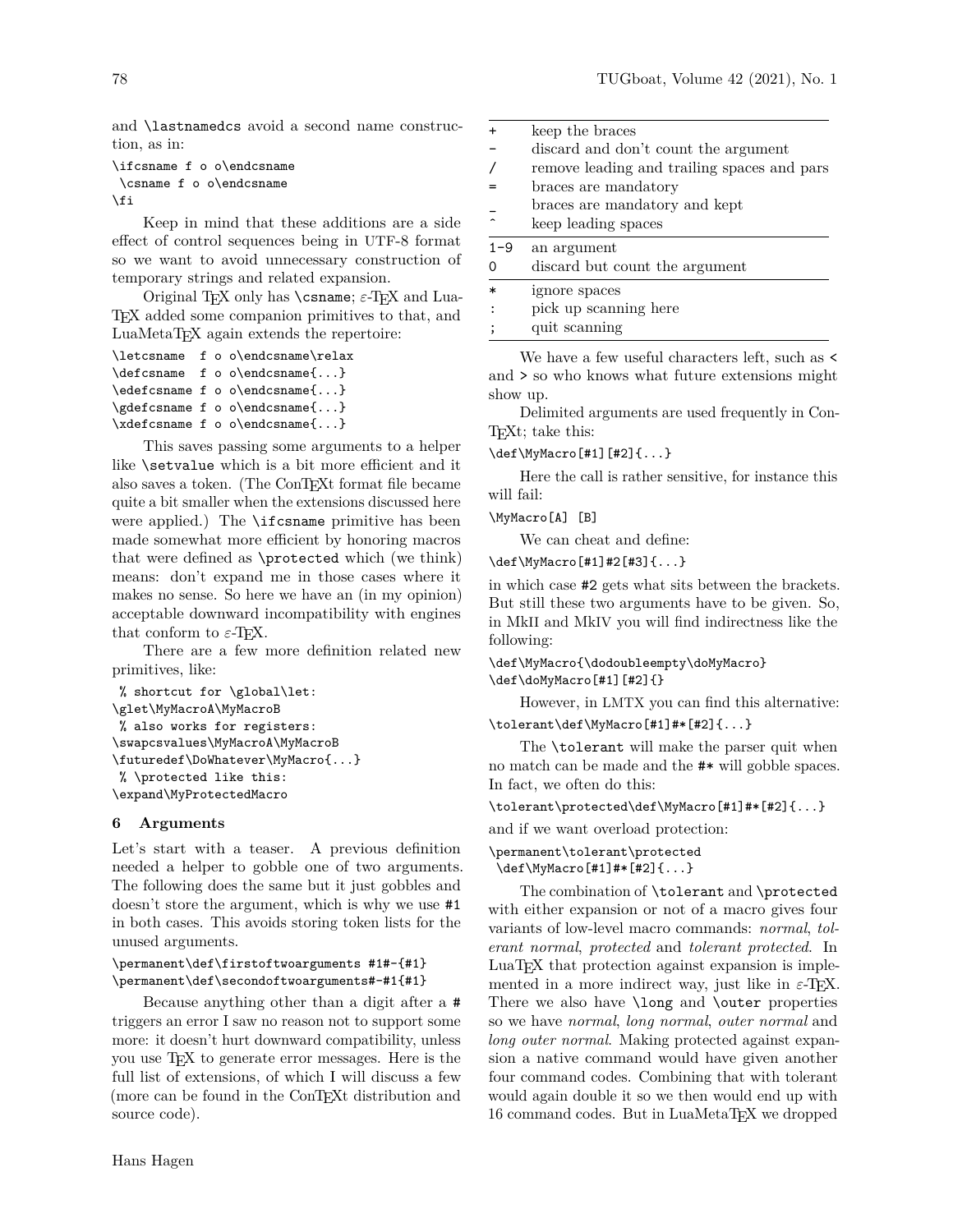the long and outer properties. In ConTEXt we never used outer and always want long anyway.

The reason for mentioning these details is to make clear that the introduced overhead can be neglected when we compare to LuaTEX, apart from the fact that we gain from the expansion protection being a first class feature now, macros without arguments being stored more efficiently, the parser being a little optimized and so on.

But of course the biggest benefit is that, when we look at the example above, we avoid indirectness. It looks nicer. It gives less clutter in tracing. It takes fewer tokens in the format (where each token takes eight bytes). It runs a little faster. It demands no trickery. Take your choice. For the record: you don't want to know what the set of \dodoubleempty macros looks like, as they themselves use indirectness and are highly optimized for performance.

The list of possible features has more than skipping spaces. Here's another example:

#### \tolerant\def\MyMacro[#1]#;(#2){<#1#2>}

Here \MyMacro accepts [A] and then quits or when not seen, checks for (A) and when not found is still happy. So, either #1 or #2 has a value. How do we know what arguments got grabbed? There are several ways to find out:

```
\tolerant\def\MyMacro[#1]#;(#2)%
  {\ifarguments
     % zero arguments
   \or
     % one argument
   \else
     % two arguments
   \fi}
```
This test uses the count from the last expansion so if any macro expansion happens before the test you can get the wrong value! The next test provides feedback about what argument got a value:

```
\tolerant\def\MyMacro[#1]#;(#2)%
  {\ifparameters
     % all empty
   \or
```

```
% first has value
\else
  % second has value
\{f_i\}
```
But still may not be enough so we can also explicitly test for a parameter. But again be aware of nesting:

```
\tolerant\def\MyMacro[#1]#;(#2)%
  {\ifparameter#1\or
     % first has value
   \fi
   \ifparameter#2\or
```

```
% second has value
\fi}
```
This is pretty robust but expands the arguments in the test:

```
\tolerant\def\MyMacro[#1]#;(#2)%
  {\unless\iftok{#1}{}%
     % first has value
   \fi
   \unless\iftok{#2}{}%
     % second has value
   \fi}
```
When we use a colon instead of a semicolon the parser knows where to pick up after a match fails:

### \tolerant\def\MyMacro[#1]#:#2{...}

So, the argument between brackets is optional and the single token or braced second argument (turned into a token list) is mandatory.

The other extensions more or less speak for themselves: they grab arguments and discard or keep braces and such in cases where TEX would treat them specially when storing or passing them on. Speaking of braces, in spite of what one might expect (assuming that braces are more a T<sub>EX</sub> thing than brackets) the following two definitions perform equally well

```
\def\foo[#1]{} \foo[1]
\def\foo #1{} \foo{1}
but:
\def\oof[#1]{}
\def\foo{\dosingleempty\oof}
```
performs more than 5 times worse than this:

\tolerant\def\foo[#1]{}

So, the added overhead (and there is some, also because we keep track of more) in the argument parser gets compensated well by the fact that we can avoid indirectness. The impact on an average document probably goes unnoticed.

As with much in TFX you need to be aware of (intentional) side effects. Take for instance:

### \tolerant\def\foo#1[#2]#\*[#3]{\edef\ofo{#1}} \def\oof{\foo{oeps}}

That will probably not do what you expect. It has to do with how T<sub>E</sub>X interprets spaces in the context of argument parsing: they can become part of the argument (here #1) so anything before the first seen left bracket becomes the argument's value. \tolerant\def\foo#1#\*[#2]#\*[#3]{\edef\ofo{#1}} \def\oof{\foo{oeps}}

This however works because the first #\* directive stops scanning for the first argument and then gobbles spaces when seen before continuing to look for the bracketed arguments. So TEX's charm is still there.